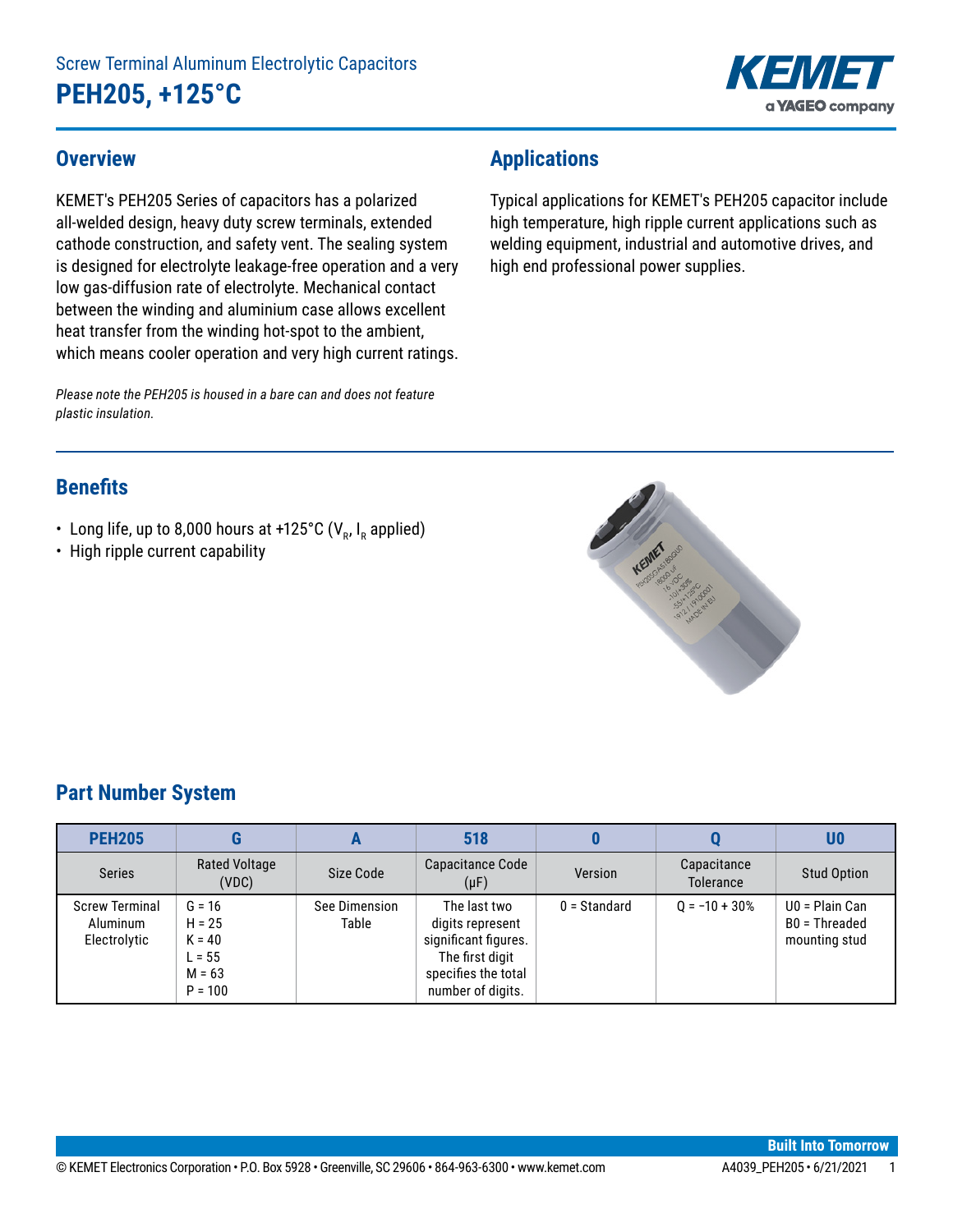# **Performance Characteristics**

| <b>Item</b>                          |                                                                                                    | <b>Performance Characteristics</b>                                                                                                                                                                                                 |                                                                                         |  |  |
|--------------------------------------|----------------------------------------------------------------------------------------------------|------------------------------------------------------------------------------------------------------------------------------------------------------------------------------------------------------------------------------------|-----------------------------------------------------------------------------------------|--|--|
| Capacitance Range                    | $1,500 - 390,000 \,\mu F$                                                                          |                                                                                                                                                                                                                                    |                                                                                         |  |  |
| <b>Rated Voltage</b>                 | $16 - 100$ VDC                                                                                     |                                                                                                                                                                                                                                    |                                                                                         |  |  |
| <b>Operating Temperature</b>         | $-55$ to $+125^{\circ}$ C                                                                          |                                                                                                                                                                                                                                    |                                                                                         |  |  |
| Capacitance Tolerance                | $-10/+30\%$ at 100 Hz/+20°C                                                                        |                                                                                                                                                                                                                                    |                                                                                         |  |  |
|                                      | Rated Voltage and Ripple Current at +125°C (hours)<br>$D$ (mm)                                     |                                                                                                                                                                                                                                    |                                                                                         |  |  |
| <b>Operational Lifetime</b>          | $D \leq 50$<br>4,000                                                                               |                                                                                                                                                                                                                                    |                                                                                         |  |  |
|                                      | D > 50<br>8,000                                                                                    |                                                                                                                                                                                                                                    |                                                                                         |  |  |
| Shelf Life                           | 2,000 hours at +85°C or 30,000 hours at +40°C 0 VDC                                                |                                                                                                                                                                                                                                    |                                                                                         |  |  |
|                                      | $I = 0.002$ CV + 4 or 3,000 ( $\mu$ A, whichever is smaller)                                       |                                                                                                                                                                                                                                    |                                                                                         |  |  |
| Leakage Current                      | C = rated capacitance ( $\mu$ F), V = rated voltage (VDC). Voltage applied for 5 minutes at +20°C. |                                                                                                                                                                                                                                    |                                                                                         |  |  |
|                                      |                                                                                                    | Procedure                                                                                                                                                                                                                          | Requirements                                                                            |  |  |
| <b>Vibration Test Specifications</b> | $D \leq 50$ mm                                                                                     | 0.75 mm displacement amplitude<br>or 10 g maximum acceleration.<br>Vibration applied for three<br>2-hour sessions at $10 - 500$ Hz<br>(capacitor clamped by body).                                                                 | No leakage of electrolyte<br>or other visible damage.<br>Deviations in capacitance from |  |  |
|                                      | $D > 50$ mm                                                                                        | 0.75 mm displacement amplitude<br>initial measurements must not<br>or 10 g maximum acceleration.<br>exceed: $\triangle$ C/C < 5%<br>Vibration applied for three 2-hour<br>sessions at $10 - 55$ Hz<br>(capacitor clamped by body). |                                                                                         |  |  |
| <b>Standards</b>                     | IEC 60384-4 long life grade 55/125/56                                                              |                                                                                                                                                                                                                                    |                                                                                         |  |  |

# **Test Method & Performance**

| <b>Endurance Life Test</b>          |                                                                                                  |  |  |  |  |
|-------------------------------------|--------------------------------------------------------------------------------------------------|--|--|--|--|
| Conditions                          | Performance                                                                                      |  |  |  |  |
| Temperature                         | +125 $^{\circ}$ C                                                                                |  |  |  |  |
| <b>Test Duration</b>                | 2.000 hours                                                                                      |  |  |  |  |
| <b>Ripple Current</b>               | Maximum ripple current specified in table                                                        |  |  |  |  |
| Voltage                             | The sum of DC voltage and the peak AC voltage must not exceed the rated voltage of the capacitor |  |  |  |  |
| <b>Performance</b>                  | The following specifications will be satisfied when the capacitor is tested at +20°C:            |  |  |  |  |
| Capacitance Change                  | Within 15% of the initial value                                                                  |  |  |  |  |
| <b>Equivalent Series Resistance</b> | Does not exceed 200% of the initial value                                                        |  |  |  |  |
| Leakage Current                     | Does not exceed leakage current limit                                                            |  |  |  |  |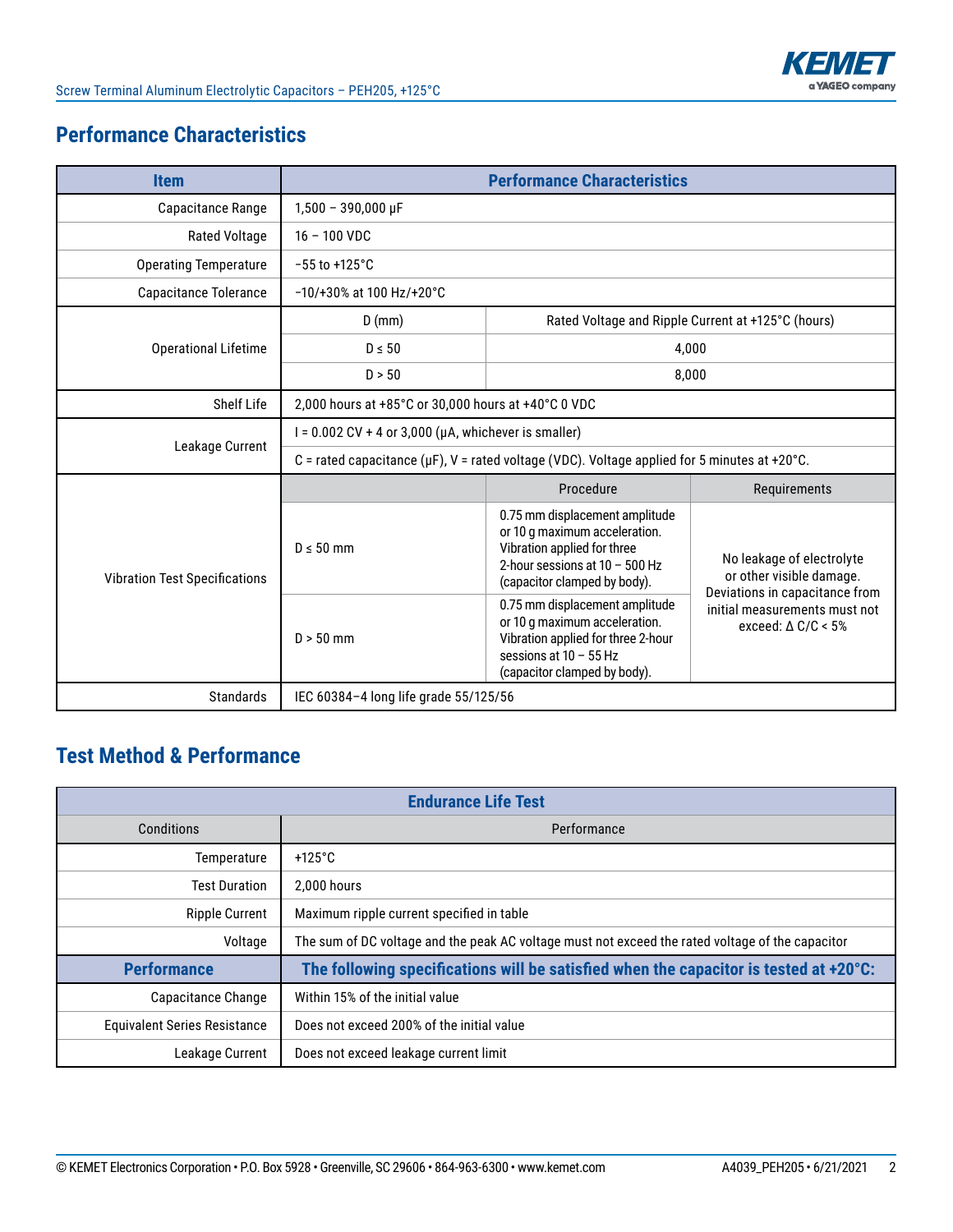

# **Dimensions – Millimeters**



| <b>Reference Size</b><br>(mm) | <b>Size Code</b> |      | <b>Approximate</b> |       |      |                                        |                               |
|-------------------------------|------------------|------|--------------------|-------|------|----------------------------------------|-------------------------------|
|                               |                  | D    | L1                 | L3    | a    | <b>Mounting Stud</b><br>$(M \times H)$ | <b>Weight</b><br><b>Grams</b> |
|                               |                  | ±0.4 | ±1.0               | ±1.0  | ±0.5 | Nominal                                |                               |
| 35 x 51                       | A                | 35.0 | 51.5               | 58.0  | 13.0 | M8 x 12                                | 70.0                          |
| 35 x 75                       | C                | 35.0 | 73.5               | 80.0  | 13.0 | M8 x 12                                | 105.0                         |
| 35 x 95                       | D                | 35.0 | 94.5               | 101.0 | 13.0 | M8 x 12                                | 130.0                         |
| 50 x 75                       | H                | 50.0 | 74.5               | 81.0  | 22.0 | M <sub>12</sub> x 16                   | 180.0                         |
| 65 x 105                      | 0                | 65.0 | 106.0              | 111.3 | 28.5 | M <sub>12</sub> x 16                   | 415.0                         |
| 75 x 105                      | T.               | 75.0 | 106.0              | 111.3 | 32.0 | M <sub>12</sub> x 16                   | 585.0                         |
| 75 x 145                      | ٧                | 75.0 | 146.0              | 151.3 | 32.0 | M <sub>12</sub> x 16                   | 800.0                         |

# **Termination Table**

| <b>Reference</b>                                            | <b>Thread</b>   | <b>Termination</b> | <b>Dimensions in mm</b> |    |  |  |
|-------------------------------------------------------------|-----------------|--------------------|-------------------------|----|--|--|
| <b>Diameter</b>                                             |                 | <b>Style</b>       |                         | b  |  |  |
| 35                                                          | M5 x 0.8        | Round              | 8                       |    |  |  |
| 50                                                          | $M5 \times 0.8$ | Oval               | 15                      | 13 |  |  |
| 65                                                          | $M5 \times 0.8$ | Oval               | 15                      | 13 |  |  |
| 75                                                          | $M5 \times 0.8$ | Oval               | 15                      | 13 |  |  |
| Note: M6 and other termination options available on request |                 |                    |                         |    |  |  |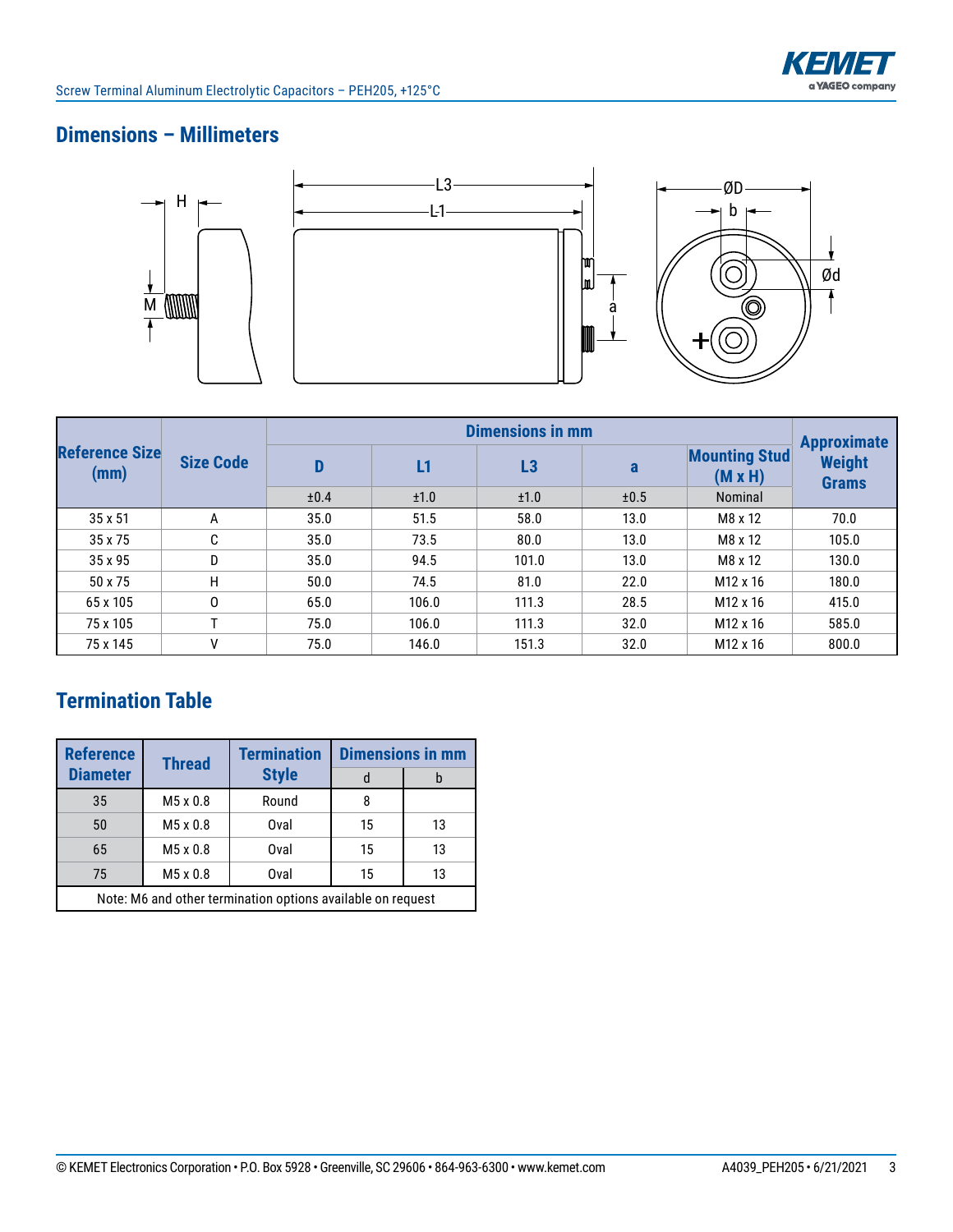

## **Shelf Life**

The capacitance, ESR and impedance of a capacitor will not change significantly after extended storage periods, however the leakage current will very slowly increase. KEMET products are particularly stable and allow a shelf life in excess of three years at 40°C. See sectional specification under each product series for specific data.

## **Re-age (Reforming) Procedure**

Apply the rated voltage to the capacitor at room temperature for a period of one hour, or until the leakage current has fallen to a steady value below the specified limit. During re-aging a maximum charging current of twice the specified leakage current or 5 mA (whichever is greater) is suggested.

### **Reliability**

The reliability of a component can be defined as the probability that it will perform satisfactorily under a given set of conditions for a given length of time.

In practice, it is impossible to predict with absolute certainty how any individual component will perform; thus, we must utilize probability theory. It is also necessary to clearly define the level of stress involved (e.g. operating voltage, ripple current, temperature and time). Finally, the meaning of satisfactory performance must be defined by specifying a set of conditions which determine the end of life of the component.

Reliability as a function of time,  $R(t)$ , is normally expressed as:  $R(t) = e^{-\lambda t}$ where R(t) is the probability that the component will perform satisfactorily for time t, and  $\lambda$  is the failure rate.

# **Failure Rate**

The failure rate is the number of components failing per unit time. The failure rate of most electronic components follows the characteristic pattern:

- Early failures are removed during the manufacturing process.
- The operational life is characterized by a constant failure rate.
- The wear out period is characterized by a rapidly increasing failure rate.

The failures in time (FIT) are given with a 60% confidence level for the various type codes. By convention, FIT is expressed as  $1 \times 10^{-9}$  failures per hour. Failure rate is also expressed as a percentage of failures per 1,000 hours.

e.g., 100 FIT = 1 x 10<sup>-7</sup> failures per hour =  $0.01\%/1,000$  hours

### **End of Life Definition**

Catastrophic Failure: short circuit, open circuit or safety vent operation Parametric Failure:

- Change in capacitance > ±10%
- Leakage current > specified limit
- ESR > 2 x initial ESR value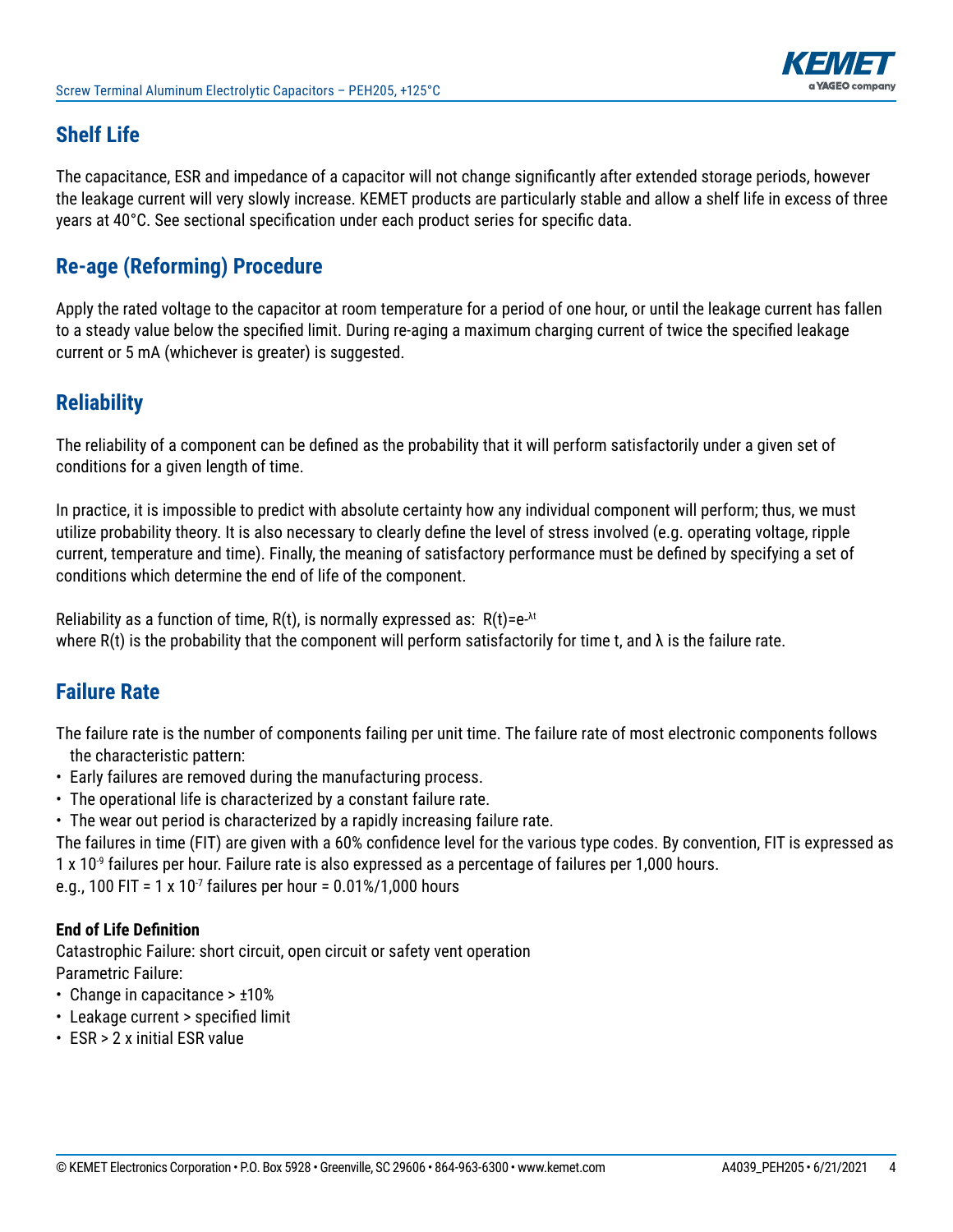

### **MTBF**

The mean time between failures (MTBF) is simply the inverse of the failure rate. MTBF= 1/λ



### **Environmental Compliance**



All Part Numbers in this datasheet are Reach and RoHS compliant and Halogen-Free.

As an environmentally conscious company, KEMET is working continuously with improvements concerning the environmental effects of both our capacitors and their production.

In Europe (RoHS Directive) and in some other geographical areas such as China, legislation has been put in place to prevent the use of some hazardous materials, such as lead (Pb), in electronic equipment. All products in this catalog are produced to help our customers' obligations to guarantee their products and fulfill these legislative requirements. The only material of concern in our products has been lead (Pb), which has been removed from all designs to fulfill the requirement of containing less than 0.1% of lead in any homogeneous material. KEMET will closely follow any changes in legislation worldwide and make any necessary changes in its products, whenever needed.

Some customer segments such as medical, military and automotive electronics may still require the use of lead in electrode coatings. To clarify the situation and distinguish products from each other, a special symbol is used on the packaging labels for RoHS compatible capacitors.

Due to customer requirements, there may appear additional markings such as lead-free (LF), or lead-free wires (LFW) on the label.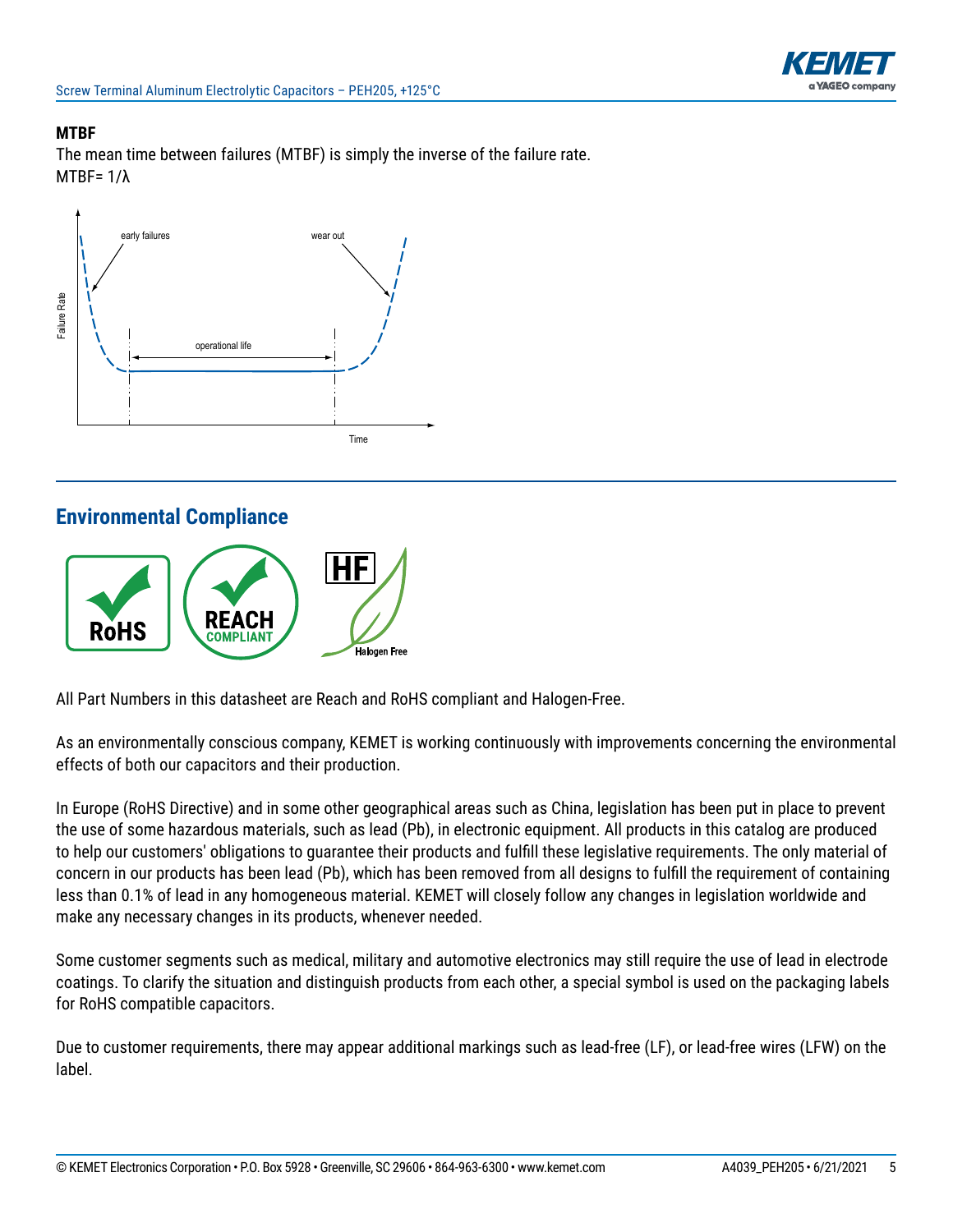

# **Table 1 – Ratings & Part Number Reference**

| <b>Rated</b><br><b>Capacitance</b><br><b>VDC</b> |                               | <b>Size</b>      | <b>Case</b><br><b>Size</b> | <b>Ripple Current</b>         |                    |                    | <b>ESR</b><br><b>Maximum</b>           | <b>Impedance</b><br><b>Maximum</b>     | <b>Part Number</b>                   |
|--------------------------------------------------|-------------------------------|------------------|----------------------------|-------------------------------|--------------------|--------------------|----------------------------------------|----------------------------------------|--------------------------------------|
|                                                  | 100 Hz<br>$20^{\circ}$ C (µF) | <b>Code</b>      | $D \times L$ (mm)          | 100 Hz<br>$125^{\circ}$ C (A) | 100 Hz<br>85°C (A) | 100 Hz<br>40°C (A) | 100 Hz<br>$20^{\circ}$ C (m $\Omega$ ) | 10 kHz<br>$20^{\circ}$ C (m $\Omega$ ) |                                      |
| 16                                               | 18000                         | $\overline{A}$   | 35 x 51                    | 6.2                           | 17.2               | 24.2               | 23                                     | 16                                     | PEH205GA5180Q(1)                     |
| 16                                               | 33000                         | C                | 35 x 75                    | 8.1                           | 22.5               | 31.6               | 15                                     | 11                                     | PEH205GC5330Q(1)                     |
| 16                                               | 39000                         | D                | 35 x 95                    | 8.5                           | 23.6               | 33.1               | 13                                     | $\overline{9}$                         | PEH205GD5390Q(1)                     |
| 16                                               | 68000                         | H                | 50 x 75                    | 13.7                          | 37.8               | 53.1               | 10                                     | 8                                      | PEH205GH5680Q(1)                     |
| 16                                               | 180000                        | $\overline{0}$   | 65 x 105                   | 17.4                          | 48.1               | 67.5               | 6                                      | $\overline{7}$                         | PEH205G06180Q(1)                     |
| 16                                               | 270000                        | T                | 75 x 105                   | 22.9                          | 63.3               | 80.0               | 6                                      | 8                                      | PEH205GT6270Q(1)                     |
| 16                                               | 390000                        | $\mathsf{V}$     | 75 x 145                   | 24.8                          | 68.8               | 80.0               | $6\phantom{1}$                         | 8                                      | PEH205GV6390Q(1)                     |
| 25                                               | 10000                         | A                | 35 x 51                    | 5.3                           | 14.7               | 20.7               | 27                                     | 17                                     | PEH205HA5100Q(1)                     |
| 25                                               | 18000                         | C                | 35 x 75                    | 7.0                           | 19.4               | 27.2               | 17                                     | 11                                     | PEH205HC5180Q(1)                     |
| 25                                               | 22000                         | D                | 35 x 95                    | 7.5                           | 20.6               | 29.0               | 15                                     | 10                                     | PEH205HD5220Q(1)                     |
| 25                                               | 39000                         | H                | 50 x 75                    | 12.0                          | 33.4               | 46.8               | 11                                     | 8                                      | PEH205HH5390Q(1)                     |
| 25                                               | 120000                        | 0                | 65 x 105                   | 19.8                          | 54.8               | 76.9               | $\overline{7}$                         | $\overline{7}$                         | PEH205H06120Q(1)                     |
| 25                                               | 180000                        | T                | 75 x 105                   | 20.8                          | 57.7               | 80.0               | $\overline{7}$                         | 8                                      | PEH205HT6180Q(1)                     |
| 25                                               | 270000                        | $\mathsf{V}$     | 75 x 145                   | 23.5                          | 65.1               | 80.0               | 6                                      | 8                                      | PEH205HV6270Q(1)                     |
| 40                                               | 4700                          | A                | 35 x 51                    | 4.8                           | 13.2               | 18.5               | 32                                     | 17                                     | PEH205KA4470Q(1)                     |
| 40                                               | 10000                         | C                | 35 x 75                    | 6.8                           | 18.9               | 26.6               | 18                                     | 10                                     | PEH205KC5100Q(1)                     |
| 40                                               | 15000                         | D                | 35 x 95                    | 8.1                           | 22.4               | 31.5               | 15                                     | 9                                      | PEH205KD5150Q(1)                     |
| 40                                               | 22000                         | H                | 50 x 75                    | 11.7                          | 32.4               | 45.5               | 11                                     | 8                                      | PEH205KH5220Q(1)                     |
| 40                                               | 47000                         | $\overline{0}$   | 65 x 105                   | 18.1                          | 50.1               | 70.4               | $\overline{7}$                         | $\overline{7}$                         | PEH205K05470Q(1)                     |
| 40                                               | 68000                         | T                | 75 x 105                   | 19.9                          | 55.2               | 77.6               | $\overline{7}$                         | 8                                      | PEH205KT5680Q(1)                     |
| 40                                               | 100000                        | $\mathsf{V}$     | 75 x 145                   | 22.2                          | 61.5               | 80.0               | $6\overline{6}$                        | $\overline{8}$                         | PEH205KV6100Q(1)                     |
| 55                                               | 3300                          | A                | 35 x 51                    | 4.4                           | 12.2               | 17.2               | 40                                     | 23                                     | PEH205LA4330Q(1)                     |
| 55                                               | 5600                          | C                | 35 x 75                    | 5.8                           | 16.1               | 22.7               | 25                                     | 15                                     | PEH205LC4560Q(1)                     |
| 55                                               | 8200                          | D                | 35 x 95                    | 7.0                           | 19.3               | 27.1               | 19                                     | 12                                     | PEH205LD4820Q(1)                     |
| 55                                               | 12000                         | H                | 50 x 75                    | 10.3                          | 28.4               | 39.9               | 17                                     | 9                                      | PEH205LH5120Q(1)                     |
| 55                                               | 33000                         | 0                | 65 x 105                   | 17.3                          | 48.0               | 67.4               | 8                                      | 8                                      | PEH205L05330Q(1)                     |
| 55                                               | 47000                         | T                | 75 x 105                   | 19.0                          | 52.7               | 74.0               | 8                                      | 8                                      | PEH205LT5470Q(1)                     |
| 55                                               | 68000                         | V                | 75 x 145                   | 21.7                          | 60.0               | 80.0               | $\overline{7}$                         | 8                                      | PEH205LV5680Q(1)                     |
| 63                                               | 2200                          | $\overline{A}$   | 35 x 51                    | 4.1                           | 11.4               | 16.1               | 43                                     | 24                                     | PEH205MA4220Q(1)                     |
| 63                                               | 4700                          | C                | 35 x 75                    | 6.1                           | 17.0               | 23.8               | 24                                     | 14                                     | PEH205MC4470Q(1)                     |
| 63                                               | 6800                          | D                | 35 x 95                    | 7.2                           | 19.9               | 28.0               | 19                                     | 11<br>$\mathsf{g}$                     | PEH205MD4680Q(1)                     |
| 63                                               | 10000                         | H                | 50 x 75                    | 10.1                          | 27.9               | 39.2               | 14                                     | 8                                      | PEH205MH5100Q(1)                     |
| 63                                               | 22000                         | $\Omega$<br>T    | 65 x 105                   | 16.3                          | 45.2               | 63.4               | 9                                      | $\overline{q}$                         | PEH205M05220Q(1)                     |
| 63                                               | 33000                         | $\mathsf{V}$     | 75 x 105                   | 18.0                          | 49.7               | 69.9               | 9<br>$\overline{7}$                    | 8                                      | PEH205MT5330Q(1)                     |
| 63                                               | 47000                         |                  | 75 x 145                   | 20.7                          | 57.3               | 80.0               |                                        |                                        | PEH205MV5470Q(1)                     |
| 100                                              | 1500                          | A                | 35 x 51                    | 3.0                           | 8.4                | 11.7               | 83                                     | 53                                     | PEH205PA4150Q(1)                     |
| 100                                              | 2200                          | C<br>D           | 35 x 75                    | 3.7                           | 10.3               | 14.4               | 56<br>37                               | 36<br>26                               | PEH205PC4220Q(1)                     |
| 100<br>100                                       | 3300                          | H                | 35 x 95<br>50 x 75         | 4.7<br>6.9                    | 13.0<br>19.0       | 18.3<br>26.7       | 29                                     | 19                                     | PEH205PD4330Q(1)                     |
| 100                                              | 4700                          | 0                |                            | 13.4                          | 37.0               | 51.9               | 13                                     | 10                                     | PEH205PH4470Q(1)                     |
| 100                                              | 15000<br>22000                | T                | 65 x 105<br>75 x 105       | 15.2                          | 42.0               | 59.0               | 11                                     | 10                                     | PEH205P05150Q(1)                     |
| 100                                              | 33000                         | $\mathsf{V}$     | 75 x 145                   | 18.5                          | 51.2               | 71.8               | 9                                      | $\mathsf{q}$                           | PEH205PT5220Q(1)<br>PEH205PV5330Q(1) |
|                                                  |                               |                  |                            |                               |                    |                    |                                        |                                        |                                      |
| <b>VDC</b>                                       | Rated<br><b>Capacitance</b>   | <b>Size Code</b> | <b>Case Size</b>           | <b>Ripple Current</b>         |                    |                    | <b>ESR</b>                             | Impedance                              | <b>Part Number</b>                   |

*(1) Mounting Code: U0 = bare can, B0 = threaded mounting stud*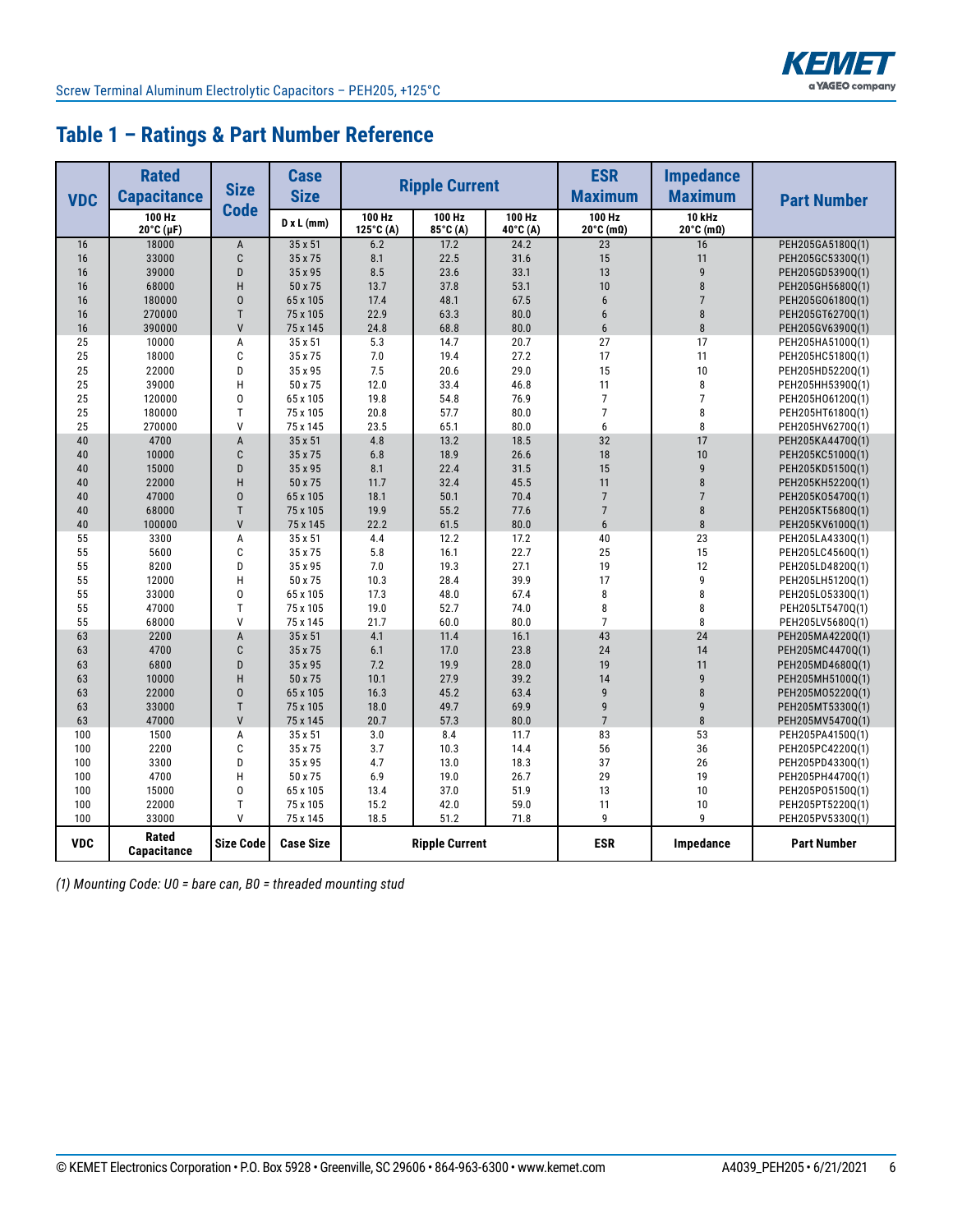

## **Mechanical Data**

#### **Polarity and Reversed Voltage**

Aluminium Electrolytic capacitors manufactured for use in DC applications contain an anode foil and a cathode foil. As such, they are polarized devices and must be connected with the +ve to the anode foil and the -ve to the cathode foil. If this were to be reversed then the electrolytic process that took place in forming the oxide layer on the anode would be recreated in trying to form an oxide layer on the cathode. In forming the cathode foil in this way, heat would be generated and gas given off within the capacitor, usually leading to catastrophic failure.

The cathode foil already possesses a thin stabilized oxide layer. This thin oxide layer is equivalent to a forming voltage of approximately 2 V. As a result, the capacitor can withstand a voltage reversal of up to 2 V for short periods. Above this voltage, the formation process will commence. Aluminium Electrolytic capacitors can also be manufactured for use in intermittent AC applications by using two anode foils in place of one anode and one cathode.

#### **Mounting Position**

The capacitor can be mounted upright or inclined to a horizontal position.

#### **Insulating Resistance**

Please note the PEH205 is housed in a bare can and does not feature plastic insulation.

**Clamp Fixing** Clips must be ordered separately.

#### **Stud Fixing**

Nylon cap nut must be ordered separately. Maximum tightening torque:  $M8 = 3 Nm$  $M12 = 8 Nm$ Maximum chassis thickness = 5 mm

#### **Screw Terminals**

M5 x 10 according to DIN 41.248. Maximum tightening torque = 2.5 Nm. Must be ordered separately. Recommended maximum connector thickness with delivered screw 4 mm. M6 thread upon request (65 and 75 mm diameter).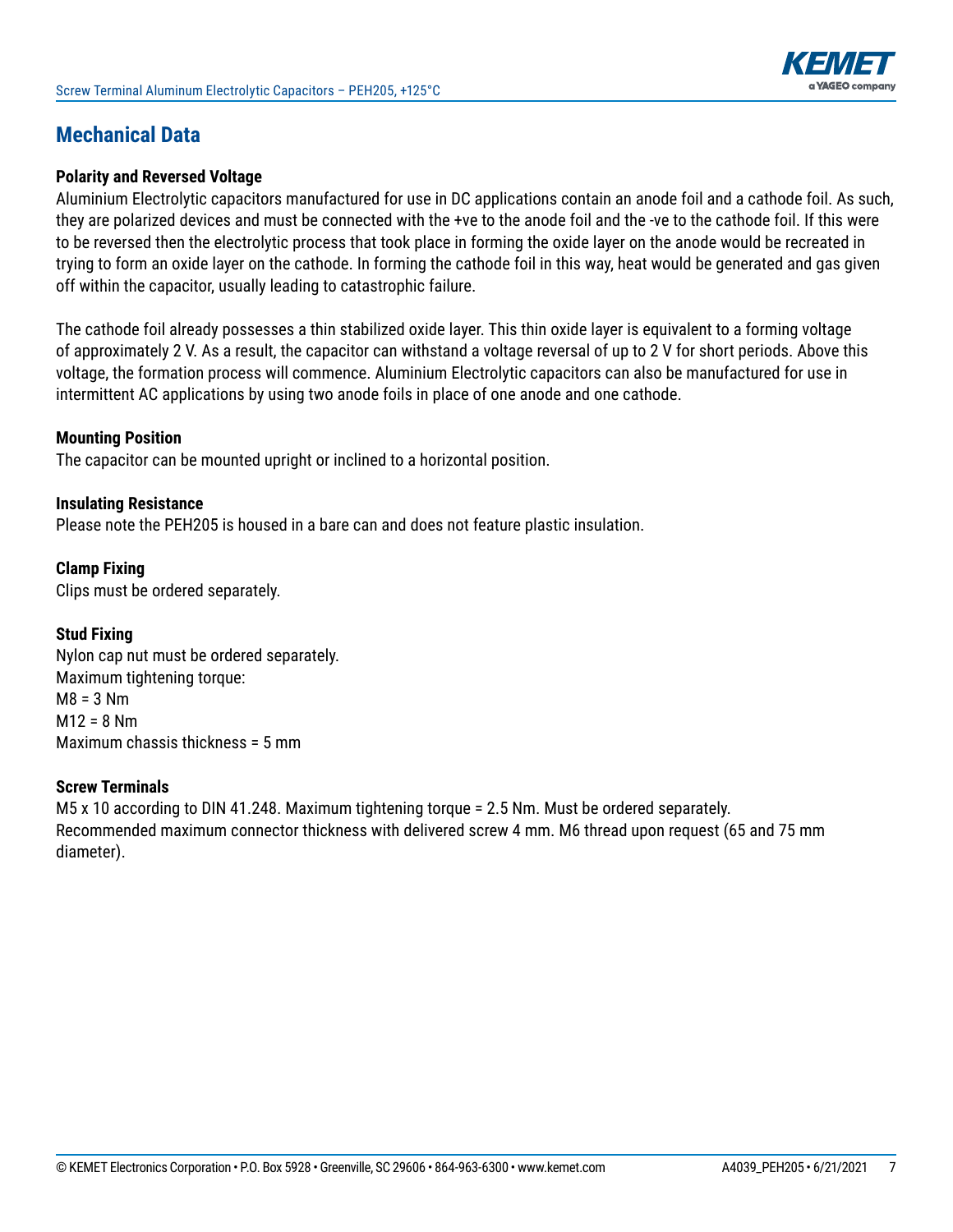

### **Marking**



**Construction**

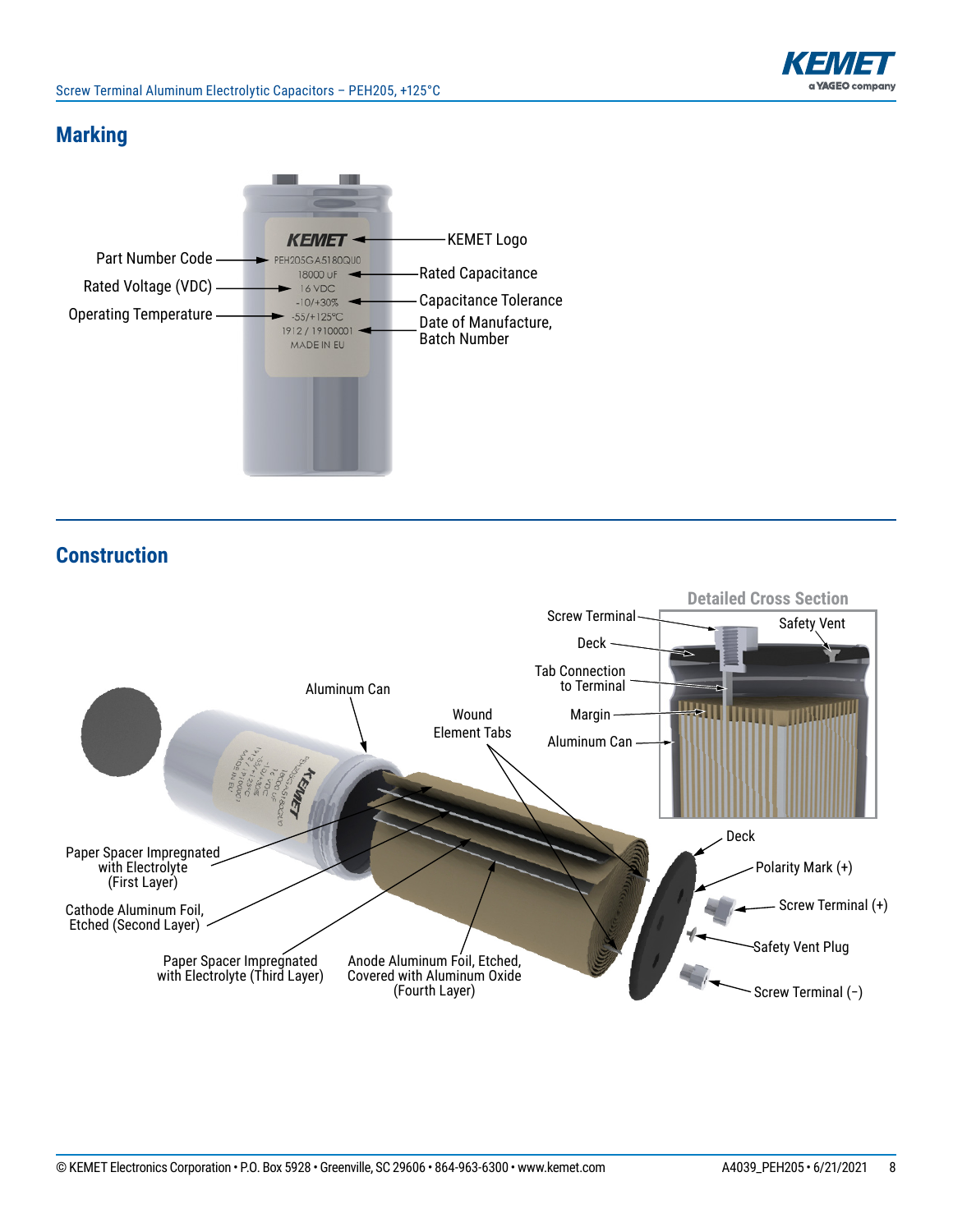

# **Construction Data**

The manufacturing process begins with the anode foil being electrochemically etched to increase the surface area and then "formed" to produce the aluminum oxide layer. Both the anode and cathode foils are then interleaved with absorbent paper and wound into a cylinder. During the winding process, aluminum tabs are attached to each foil to provide the electrical contact.

The deck, complete with terminals, is attached to the tabs and then folded down to rest on top of the winding. The complete winding is impregnated with electrolyte before being housed in a suitable container, usually an aluminum can, and sealed. Throughout the process, all materials inside the housing must be maintained at the highest purity and be compatible with the electrolyte.

Each capacitor is aged and tested before being sleeved and packed. The purpose of aging is to repair any damage in the oxide layer and thus reduce the leakage current to a very low level. Aging is normally carried out at the rated temperature of the capacitor and is accomplished by applying voltage to the device while carefully controlling the supply current. The process may take several hours to complete.

Damage to the oxide layer can occur due to variety of reasons:

- Slitting of the anode foil after forming
- Attaching the tabs to the anode foil
- Minor mechanical damage caused during winding

A sample from each batch is taken by the quality department after completion of the production process. This sample size is controlled by the use of recognized sampling tables defined in BS 6001.

The following tests are applied and may be varied at the request of the customer. In this case the batch, or special procedure, will determine the course of action.

Electrical:

Mechanical/Visual:

- Leakage current
- Capacitance
- ESR
- Impedance
- Tan Delta
- Overall dimensions
- Torque test of mounting stud
- Print detail
- Box labels
- Packaging, including packed quantity